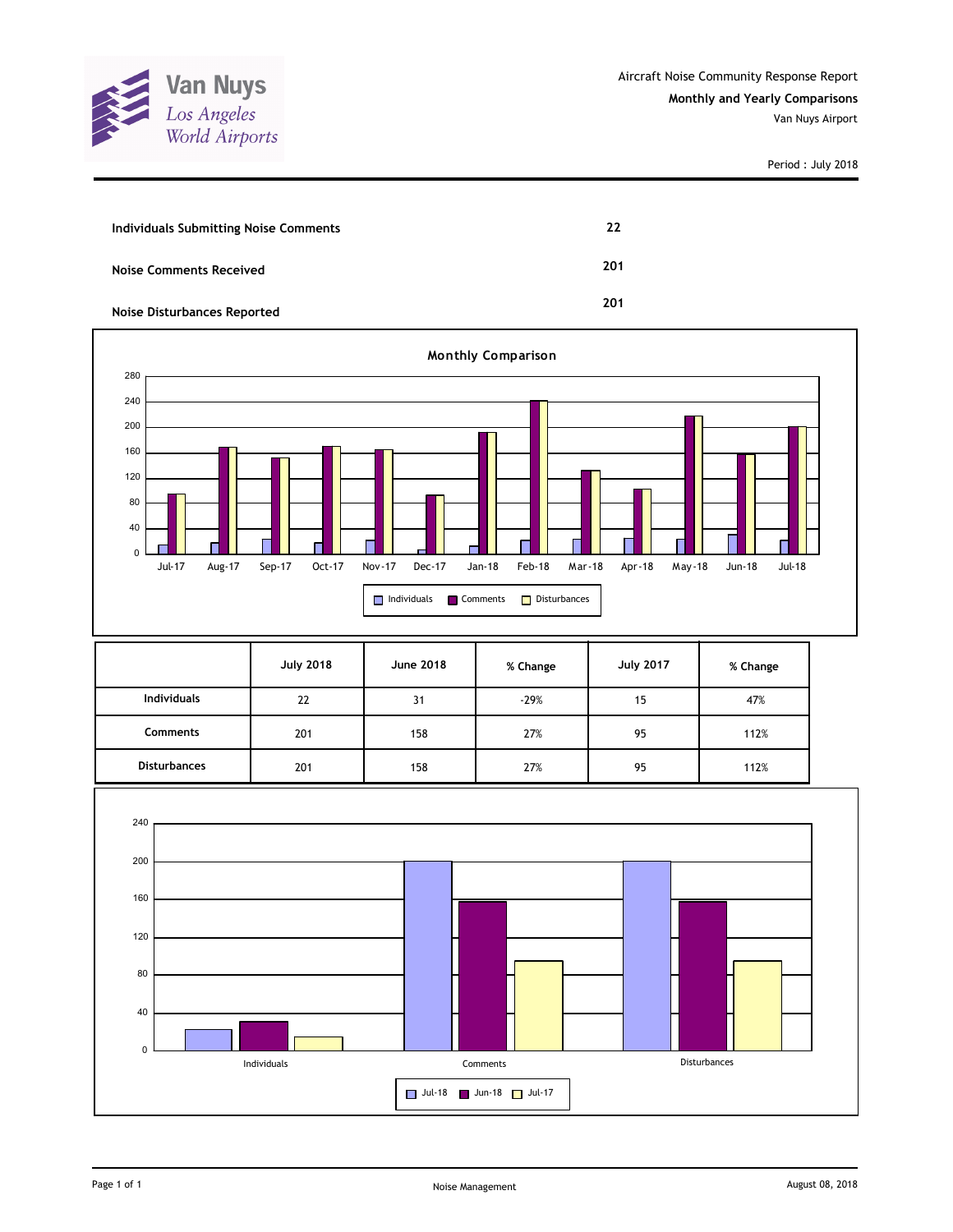

|                     | Day<br>(7:00 am - 7:00 pm) | Evening<br>$(7:00 \text{ pm} - 10:00 \text{ pm})$ | Night<br>$(10:00 \text{ pm} - 7:00 \text{ am})$ |
|---------------------|----------------------------|---------------------------------------------------|-------------------------------------------------|
| <b>Comments</b>     | 165                        | 14                                                | 22                                              |
| <b>Disturbances</b> | 158                        | 18                                                | 25                                              |



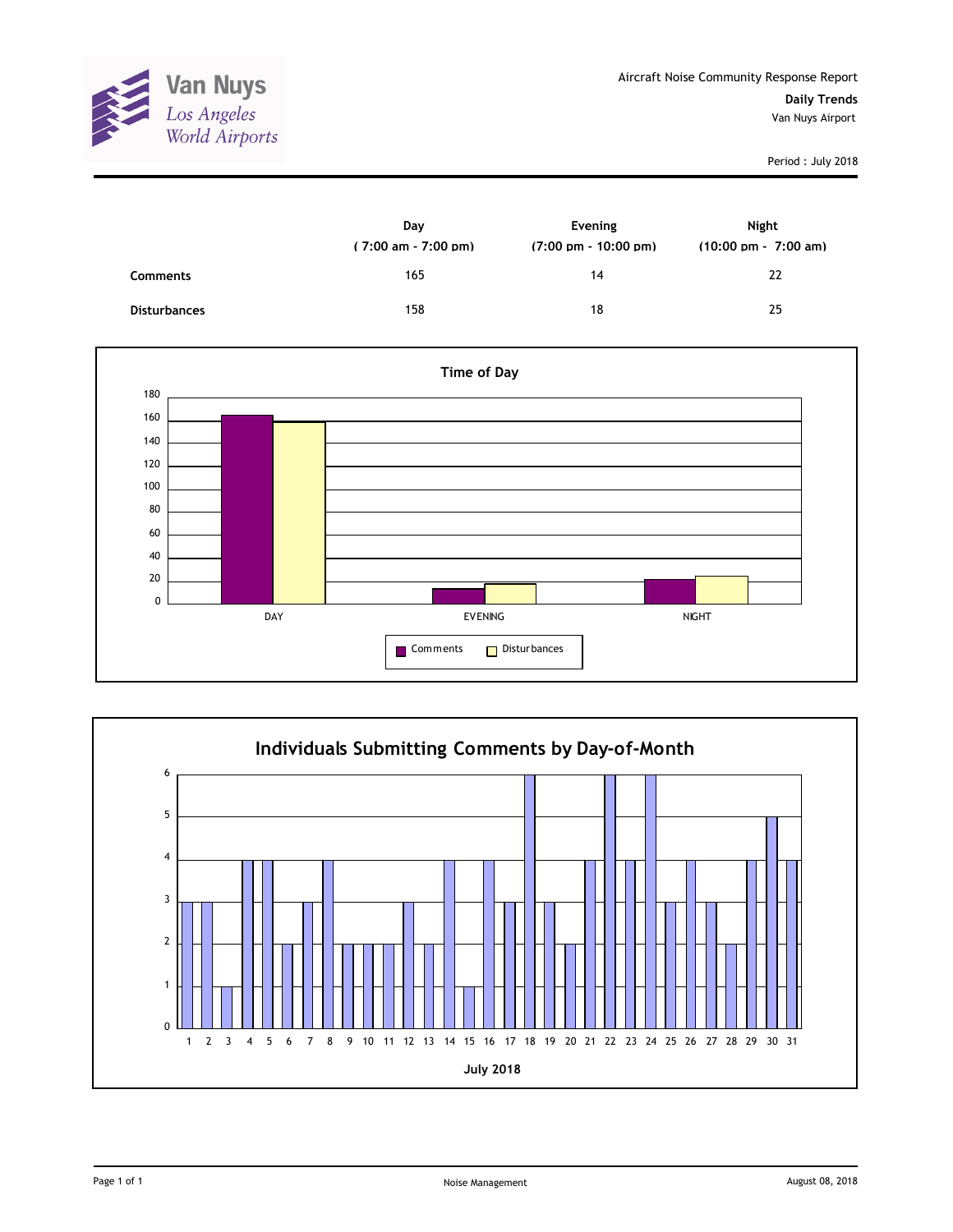

| City               | <b>Individuals</b> | Comments       | Percentage of Comments**                          |           |
|--------------------|--------------------|----------------|---------------------------------------------------|-----------|
| Encino             | 3                  | 3              | $1\%$                                             |           |
| Granada Hills      | 1                  | 3              | $1\%$                                             |           |
| Lake Balboa        |                    | $\overline{2}$ | $< 1\%$                                           |           |
| Los Angeles        | 3                  | 3              | $1\%$                                             |           |
| North Hills        | $\overline{2}$     | 15             | $7\%$                                             |           |
| North Hollywood    | $\mathbf{1}$       | 19             | $9\%$                                             |           |
| <b>Studio City</b> | 8                  | 148            | 74%                                               |           |
| Tarzana            | 1                  | 1              | $< 1\%$                                           |           |
| Topanga            | 1                  | $\mathbf{1}$   | $< 1\%$                                           |           |
| Van Nuys           | 1                  | 6              | $3\%$                                             |           |
| <b>TOTAL</b>       | 22                 | 201            | 0<br>20<br>30<br>40<br>50<br>10<br>60<br>70<br>80 | 100<br>90 |

| <b>Individuals</b>                    | <b>Comments</b> | Percentage of Comments**                                |     |
|---------------------------------------|-----------------|---------------------------------------------------------|-----|
| *One Individual (Studio City)         | 87              | 43%                                                     |     |
| *One Individual (Studio City)         | 29              | 14%                                                     |     |
| *One Individual (Studio City)         | 20              | 10%                                                     |     |
| *One Individual (North Hollywood)     | 19              | $9\%$                                                   |     |
| *One Individual (North Hills)         | 14              | $7\%$                                                   |     |
| *One Individual (Studio City)         | 6               | $3\%$                                                   |     |
| *One Individual (Van Nuys)            | 6               | $3\%$                                                   |     |
| Individuals Reporting 2 To 5 Comments | 8               | 4%                                                      |     |
| Individuals Reporting One Comment     | 12              | $6\%$                                                   |     |
| Individuals: 22<br><b>TOTAL</b>       | 201             | 0<br>90<br>20<br>30<br>50<br>70<br>80<br>10<br>40<br>60 | 100 |

\* One individual reporting 6 or more comments shown by city.

\*\* All percentages are rounded to the nearest whole number.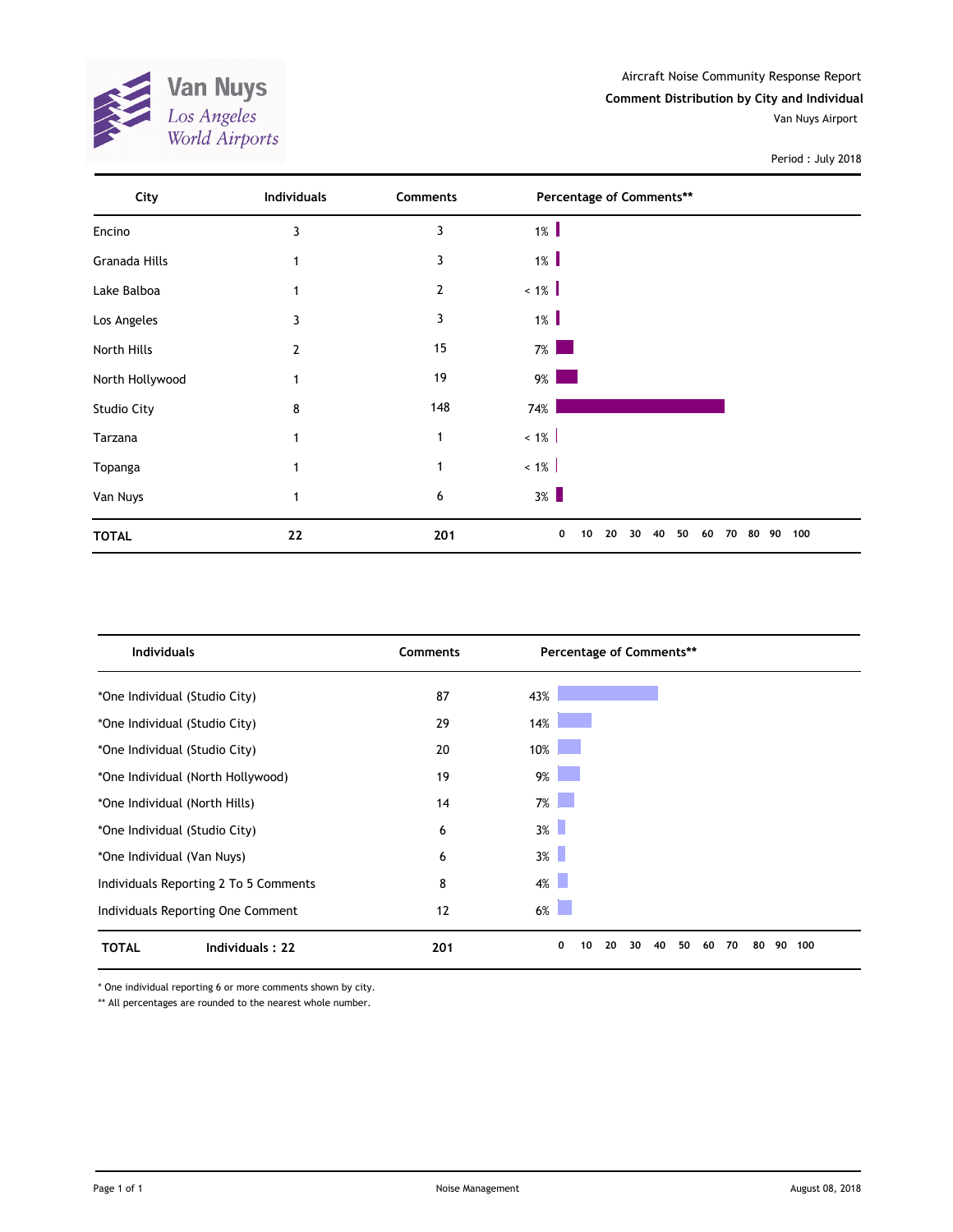

| Type of Disturbance*         | <b>Number of Comments</b> |  |  |
|------------------------------|---------------------------|--|--|
| Circling                     | 1                         |  |  |
| Flying over home             | 183                       |  |  |
| Frequency of flights         | 6                         |  |  |
| Late night/early morning     | 7                         |  |  |
| Low flying                   | $\overline{2}$            |  |  |
| Sustained noise (>5 minutes) | 1                         |  |  |
| Unspecified                  | 2                         |  |  |
| TOTAL                        | 202                       |  |  |



Note: \* As reported by individuals.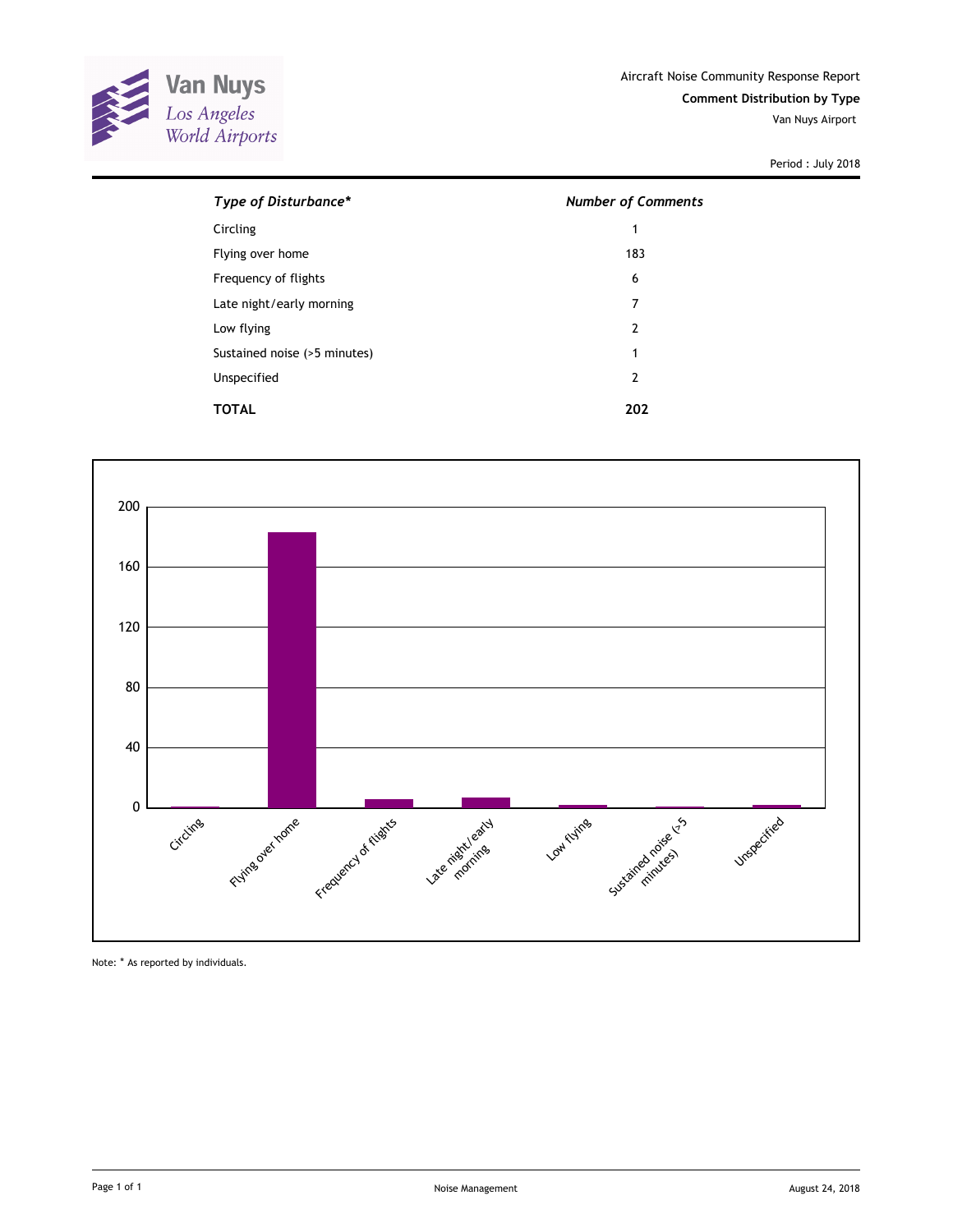

Van Nuys Airport

|           | Disturbance<br>Contact |           |           |             |                  |                                                                                                                                                                                                                                                                                                                                                                                                                                                                                                                                                                                                                                                                                                                                                                                                                                                                                                                                                                                                                                                                                                   |  |  |
|-----------|------------------------|-----------|-----------|-------------|------------------|---------------------------------------------------------------------------------------------------------------------------------------------------------------------------------------------------------------------------------------------------------------------------------------------------------------------------------------------------------------------------------------------------------------------------------------------------------------------------------------------------------------------------------------------------------------------------------------------------------------------------------------------------------------------------------------------------------------------------------------------------------------------------------------------------------------------------------------------------------------------------------------------------------------------------------------------------------------------------------------------------------------------------------------------------------------------------------------------------|--|--|
| Date      | Time                   | Date      | Time      | City        | Disturbance**    | <b>Findings</b>                                                                                                                                                                                                                                                                                                                                                                                                                                                                                                                                                                                                                                                                                                                                                                                                                                                                                                                                                                                                                                                                                   |  |  |
| 7/04/2017 | 7:39 pm                | 7/04/2017 | $7:36$ pm | Lake Balboa | Flying over home | The aircraft you reported on Tuesday, July 4, 2017 at 19:36 was a vintage military<br>single radial engine propeller driven AT6F Texan that departed Van Nuys Airport (VNY)<br>from runway 16R under the control and direction of Federal Aviation Administration<br>(FAA) Air Traffic Controllers (ATC). Additionally, please refer to the Noise Management<br>"quick facts" for a brief list of enforcement and regulatory actions VNY "can" and<br>"cannot do," related to FAA regulations and local City Ordinances. The quick facts may<br>be found online under the "Noise Management - Quick Facts" link at<br>www.lawa.org/VNYNoise/. Lastly, airports do not have jurisdiction on aircraft in<br>flight. The FAA has ultimate authority over aircraft flight patterns and regulates<br>virtually all aviation activity with the major emphasis on safety. The FAA may be                                                                                                                                                                                                                 |  |  |
|           |                        |           |           |             |                  | contacted by writing to FAA Western-Pacific Region, P.O. Box 92007, Los Angeles, CA<br>90009 for further information.                                                                                                                                                                                                                                                                                                                                                                                                                                                                                                                                                                                                                                                                                                                                                                                                                                                                                                                                                                             |  |  |
| 7/10/2017 | $4:54$ pm              | 7/10/2017 | 4:54 pm   | Inglewood   | Flying over home | The aircraft noise concern that you are referring to on Monday, July10, 2017 at 16:54<br>is not associated with Van Nuys Airport (VNY) operations and is most likely associated<br>with LAX operations. For future reference, please use the LAX WebTrak Site at<br>http://webtrak.bksv.com/lax or call the LAX Noise Complaint Line (424) 64-NOISE.                                                                                                                                                                                                                                                                                                                                                                                                                                                                                                                                                                                                                                                                                                                                              |  |  |
| 7/11/2017 | $7:08$ am              | 7/11/2017 | 7:05 am   | North Hills | Other            | Our investigation shows that the aircraft you reported on Tuesday, July 11, 2017 at<br>07:05 was a Cessna C172 that conducted a go-around operation for safety concerns<br>during final approach to land at VNY. The aircraft was under the direction and control<br>of the Federal Aviation Administration (FAA) Air Traffic Controllers (ATC) at all times.<br>Please refer to the Noise Management "quick facts" for a brief list of enforcement and<br>regulatory actions VNY "can" and "cannot do" related to FAA regulations and local City<br>Ordinances. The quick facts and the City Curfew Ordinance may be found online under<br>the "Noise Management - Quick Facts" link at www.lawa.org/VNYNoise/. Lastly,<br>airports do not control aircraft in flight. The Federal Aviation Administration (FAA) has<br>ultimate authority over aircraft and regulates virtually all aviation activity. This<br>includes takeoffs, landings, altitudes and direction of flight with the major emphasis on<br>safety. The FAA may be contacted by writing to FAA Western-Pacific Region, P.O. Box |  |  |

Period : July 2017

Note : Investigation currently limited to a maximum of five comments per individual per month.

\* Comments exceeding monthly limit are not investigated and are not shown.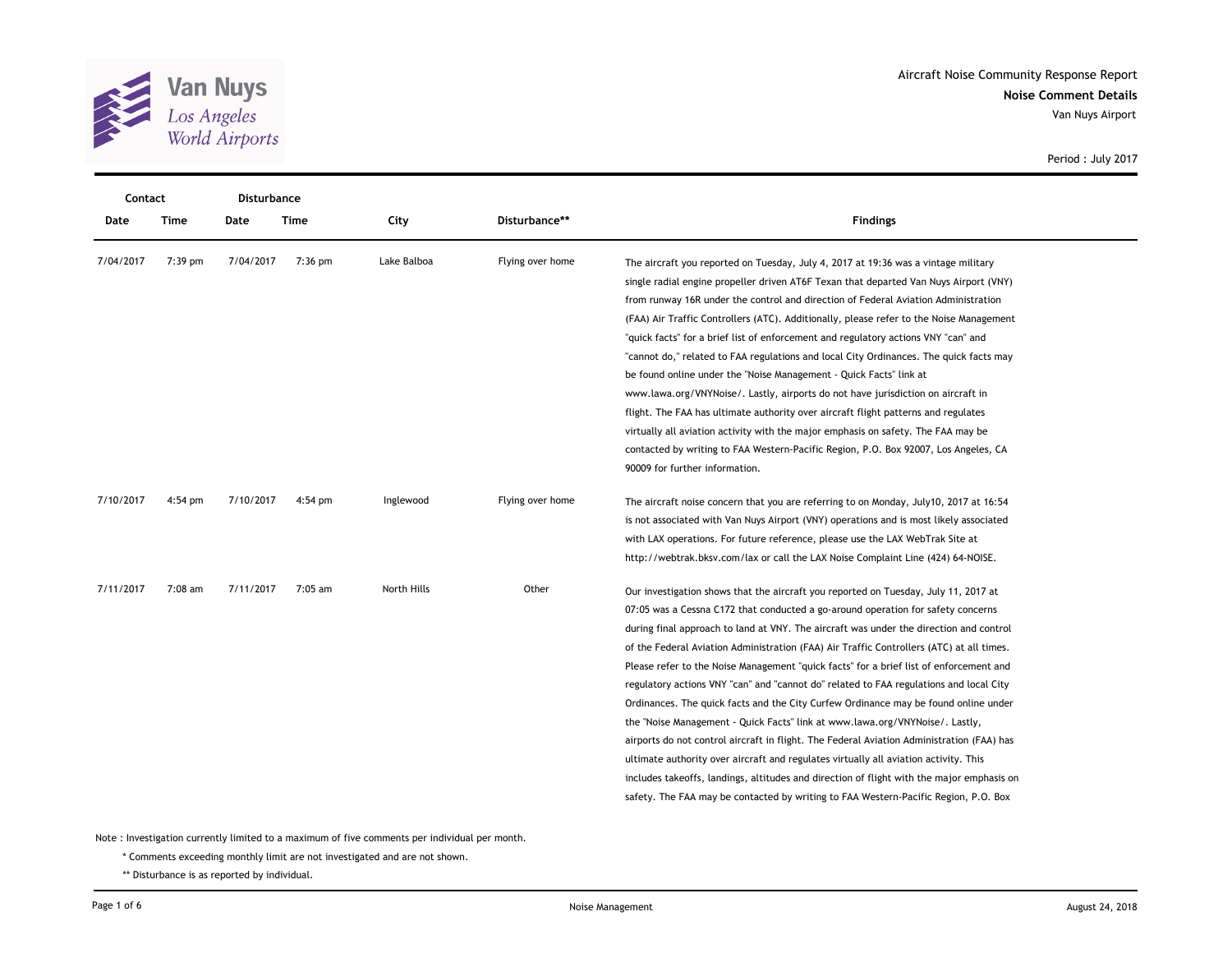| Contact   |           | Disturbance |                    |                                                                                             |                    |                                                                                          |  |
|-----------|-----------|-------------|--------------------|---------------------------------------------------------------------------------------------|--------------------|------------------------------------------------------------------------------------------|--|
| Date      | Time      | Date        | Time               | City                                                                                        | <b>Disturbance</b> | <b>Findings</b>                                                                          |  |
|           |           |             |                    |                                                                                             |                    | 92007, Los Angeles, CA 90009 for further information.                                    |  |
| 7/12/2017 | 12:11 am  |             | 7/11/2017 10:47 pm | Sherman Oaks                                                                                | Unusually loud     | The aircraft noise you reported on Tuesday, July 11, 2017 at 22:47 was associated with   |  |
|           |           |             |                    |                                                                                             |                    | a FAA certified Stage 3 Gulfstream G-III departure from VNY. The departure from VNY      |  |
|           |           |             |                    |                                                                                             |                    | runway 16R was under the control and direction of Federal Aviation Administration        |  |
|           |           |             |                    |                                                                                             |                    | (FAA) SoCal Air Traffic Controllers (ATC). The departure was consistent with normal VNY  |  |
|           |           |             |                    |                                                                                             |                    | departure operations and complied with all City of Los Angeles and Federal laws and      |  |
|           |           |             |                    |                                                                                             |                    | regulations. Please refer to the Noise Management "quick facts" for a brief list of      |  |
|           |           |             |                    |                                                                                             |                    | enforcement and regulatory actions VNY "can" and "cannot do" related to FAA              |  |
|           |           |             |                    |                                                                                             |                    | regulations and local City Ordinances. The quick facts may be found online under the     |  |
|           |           |             |                    |                                                                                             |                    | "Noise Management - Quick Facts" link at www.lawa.org/VNYNoise/. Lastly, airports do     |  |
|           |           |             |                    |                                                                                             |                    | not have jurisdiction on aircraft in flight. The Federal Aviation Administration has     |  |
|           |           |             |                    |                                                                                             |                    | ultimate authority over aircraft flight patterns and regulates virtually all aviation    |  |
|           |           |             |                    |                                                                                             |                    | activities. This includes altitudes and direction of flight with the major emphasis on   |  |
|           |           |             |                    |                                                                                             |                    | safety. Please contact the FAA by writing to FAA Western-Pacific Region, P.O. Box        |  |
|           |           |             |                    |                                                                                             |                    | 92007, Los Angeles, CA 90009 for further information.                                    |  |
| 7/16/2017 | $9:19$ pm | 7/16/2017   | 8:34 pm            | Granada Hills                                                                               | Flying over home   | The aircraft you reported on Sunday, July 16, 2017 at 20:34 was an Embraer Legacy        |  |
|           |           |             |                    |                                                                                             |                    | 650 that arrived at VNY under the control and direction of Federal Aviation              |  |
|           |           |             |                    |                                                                                             |                    | Administration (FAA) Air Traffic Controllers (ATC). Additionally, please refer to the    |  |
|           |           |             |                    |                                                                                             |                    | Noise Management "quick facts" for a brief list of enforcement and regulatory actions    |  |
|           |           |             |                    |                                                                                             |                    | VNY "can" and "cannot do," related to FAA regulations and local City Ordinances. The     |  |
|           |           |             |                    |                                                                                             |                    | quick facts may be found online under the "Noise Management - Quick Facts" link at       |  |
|           |           |             |                    |                                                                                             |                    | www.lawa.org/VNYNoise/. Lastly, airports do not have jurisdiction on aircraft in         |  |
|           |           |             |                    |                                                                                             |                    | flight. The FAA has ultimate authority over aircraft flight patterns and regulates       |  |
|           |           |             |                    |                                                                                             |                    | virtually all aviation activity with the major emphasis on safety. The FAA may be        |  |
|           |           |             |                    |                                                                                             |                    | contacted by writing to FAA Western-Pacific Region, P.O. Box 92007, Los Angeles, CA      |  |
|           |           |             |                    |                                                                                             |                    | 90009 for further information.                                                           |  |
| 7/17/2017 | 10:02 pm  | 7/17/2017   | $1:36$ am          | Sherman Oaks                                                                                | Unusually loud     | The aircraft noise you reported on Monday, July 17, 2017 at 01:36 was an Embraer         |  |
|           |           |             |                    |                                                                                             |                    | Legacy 650 (E35L) departing Van Nuys Airport (VNY) under the control and direction of    |  |
|           |           |             |                    |                                                                                             |                    | Federal Aviation Administration (FAA) SoCal Air Traffic Controllers (ATC). The departure |  |
|           |           |             |                    |                                                                                             |                    | was consistent with normal VNY departure operations. Please refer to the Noise           |  |
|           |           |             |                    |                                                                                             |                    | Management "quick facts" for a brief list of enforcement and regulatory actions VNY      |  |
|           |           |             |                    |                                                                                             |                    | "can" and "cannot do" related to FAA regulations and local City Ordinances. The quick    |  |
|           |           |             |                    |                                                                                             |                    | facts may be found online under the "Noise Management - Quick Facts" link at             |  |
|           |           |             |                    |                                                                                             |                    |                                                                                          |  |
|           |           |             |                    | to : Investigation currently limited to a maximum of five comments nor individual per month |                    |                                                                                          |  |

\* Comments exceeding monthly limit are not investigated and are not shown.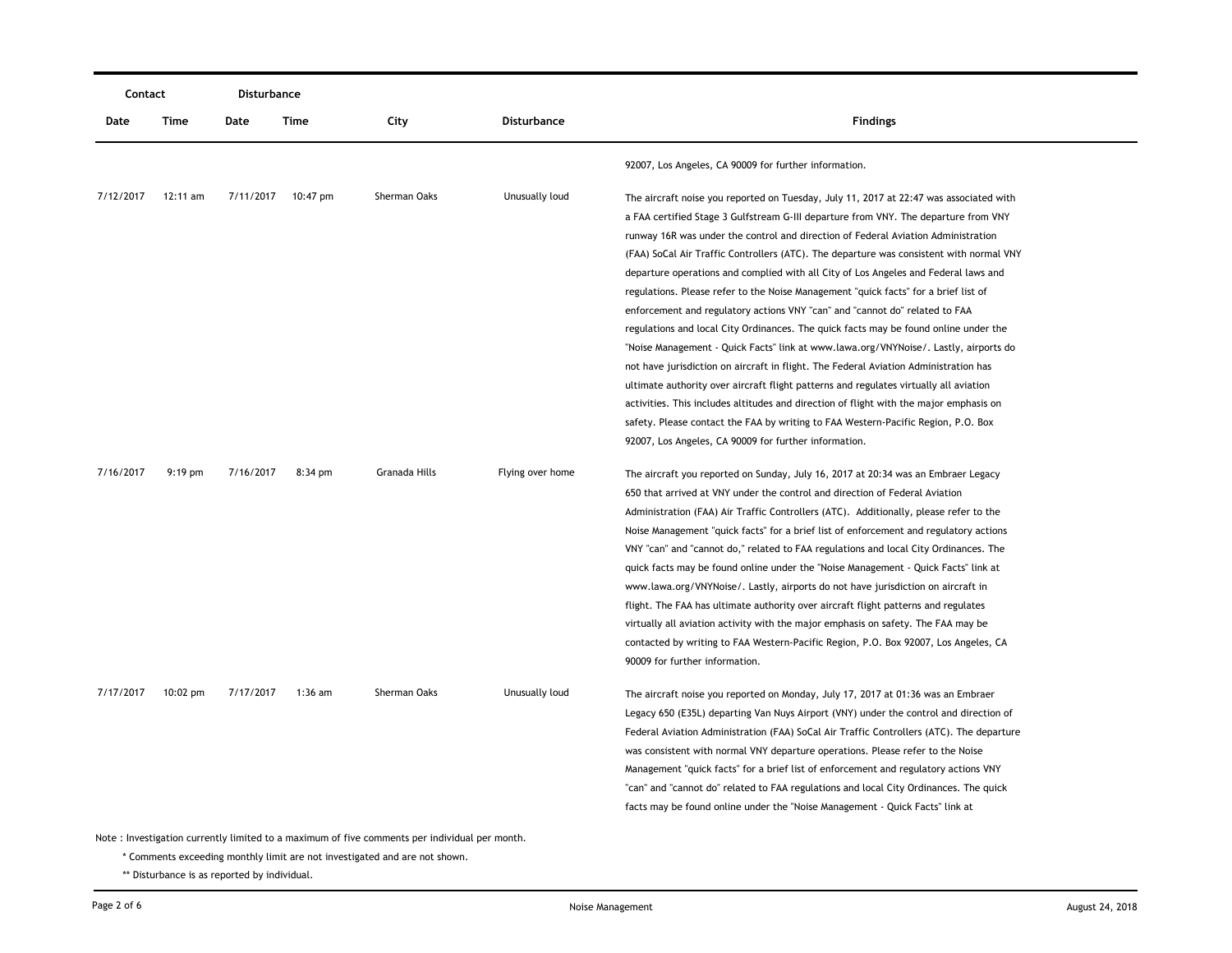| Contact   |            | Disturbance |            |                    |                          |                                                                                                                                                                                                                                                                                                                                                                                                                                                                                                                                                                                                                                                                                                                                                                                                                                                                                                                                                                                                                                                                                                                                                                                                                                                                                                                                      |
|-----------|------------|-------------|------------|--------------------|--------------------------|--------------------------------------------------------------------------------------------------------------------------------------------------------------------------------------------------------------------------------------------------------------------------------------------------------------------------------------------------------------------------------------------------------------------------------------------------------------------------------------------------------------------------------------------------------------------------------------------------------------------------------------------------------------------------------------------------------------------------------------------------------------------------------------------------------------------------------------------------------------------------------------------------------------------------------------------------------------------------------------------------------------------------------------------------------------------------------------------------------------------------------------------------------------------------------------------------------------------------------------------------------------------------------------------------------------------------------------|
| Date      | Time       | Date        | Time       | City               | Disturbance              | <b>Findings</b>                                                                                                                                                                                                                                                                                                                                                                                                                                                                                                                                                                                                                                                                                                                                                                                                                                                                                                                                                                                                                                                                                                                                                                                                                                                                                                                      |
|           |            |             |            |                    |                          | www.lawa.org/VNYNoise/. Lastly, please note that airports do not have jurisdiction<br>on aircraft in flight. The Federal Aviation Administration has ultimate authority over<br>aircraft flight patterns and regulates virtually all aviation activities. This includes<br>altitudes and direction of flight with the major emphasis on safety. You may contact<br>the FAA by writing to FAA Western-Pacific Region, P.O. Box 92007, Los Angeles, CA<br>90009 for further information.                                                                                                                                                                                                                                                                                                                                                                                                                                                                                                                                                                                                                                                                                                                                                                                                                                               |
| 7/18/2017 | $10:58$ pm | 7/18/2017   | $10:56$ pm | <b>Culver City</b> | Late night/early morning | The aircraft noise concern that you are referring to on Tuesday, July 18, 2017 at 22:56<br>is not associated with Van Nuys Airport (VNY) operations and is most likely associated<br>with LAX operations. For future reference, please use the LAX WebTrak Site at<br>http://webtrak.bksv.com/lax or call the LAX Noise Complaint Line (424) 64-NOISE.<br>Please note that airports do have the authority to direct or control aircraft. The FAA<br>has ultimate authority over aircraft flight patterns and regulates virtually all aviation<br>activity with the major emphasis on safety. The FAA may be contacted by writing to<br>FAA Western-Pacific Region, P.O. Box 92007, Los Angeles, CA 90009 for further<br>information.                                                                                                                                                                                                                                                                                                                                                                                                                                                                                                                                                                                                 |
| 7/21/2017 | 10:33 am   | 7/20/2017   | 11:15 pm   | Sherman Oaks       | Late night/early morning | The location of your residence and surrounding community is subject to numerous<br>aircraft transiting to and from the many Southern California airports, including VNY. It<br>is not uncommon for aircraft departing VNY to overfly your community for destinations<br>to the south, the north or the east. In addition, the volume of jet operations at VNY<br>has been increasing slightly with the improving economy since reaching a low in 2009,<br>so compared to the past few years there may be more frequent jet departures over<br>your community. Please note, airports do not have jurisdictions over aircraft in flight,<br>how frequently or where the Federal Aviation Administration (FAA) SoCal Air Traffic<br>Controllers (ATC) may sequence aircraft. The FAA has ultimate authority over aircraft<br>flight patterns and regulates virtually all aviation activity. This includes takeoffs,<br>landings, altitudes and direction of flight with the major emphasis on safety. Lastly,<br>please refer to the VNY Noise Management "quick facts" for a brief list of enforcement<br>and regulatory actions VNY "can" and "cannot do," related to FAA regulations and local<br>City Ordinances. The quick facts may be found online under the "Noise Management -<br>Quick Facts" link at www.lawa.org/VNYNoise/. |
| 7/22/2017 | 12:49 pm   | 7/22/2017   | 12:45 pm   | Chatsworth         | Flying over home         | The propeller aircraft you reported on Saturday, July 22, 2017 at 12:45 was conducting<br>Touch and Go training. This type of training is common and critical for airmen's<br>currency and is a requirement that is certified in the pilot's logbook. This aircraft was                                                                                                                                                                                                                                                                                                                                                                                                                                                                                                                                                                                                                                                                                                                                                                                                                                                                                                                                                                                                                                                              |

\* Comments exceeding monthly limit are not investigated and are not shown.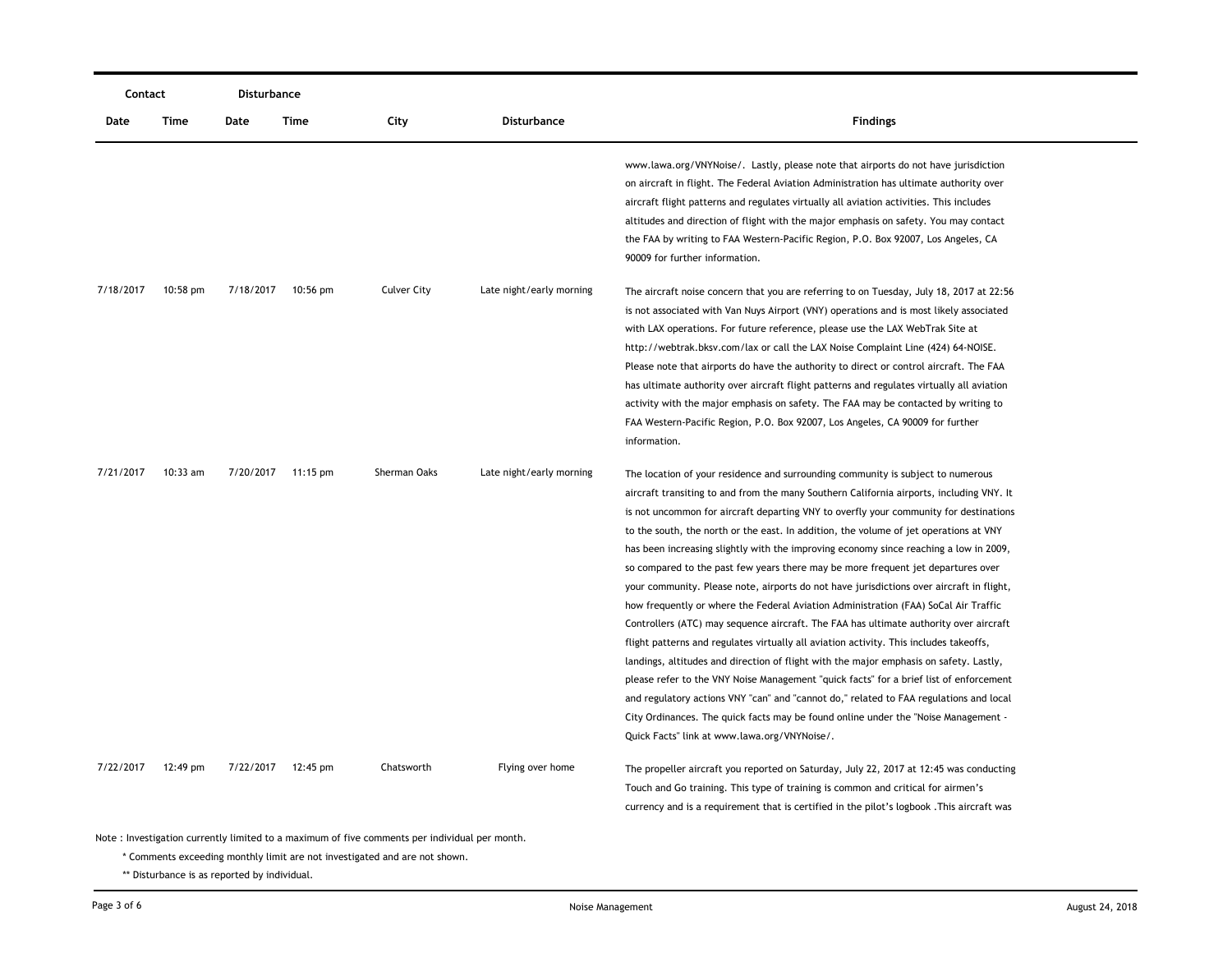| Contact   |           |           | Disturbance |             |                      |                                                                                                                                                                                                                                                                                                                                                                                                                                                                                                                                                                                                                                                                                                                                                                                                                                                                                                                                                                                                                                                                                   |
|-----------|-----------|-----------|-------------|-------------|----------------------|-----------------------------------------------------------------------------------------------------------------------------------------------------------------------------------------------------------------------------------------------------------------------------------------------------------------------------------------------------------------------------------------------------------------------------------------------------------------------------------------------------------------------------------------------------------------------------------------------------------------------------------------------------------------------------------------------------------------------------------------------------------------------------------------------------------------------------------------------------------------------------------------------------------------------------------------------------------------------------------------------------------------------------------------------------------------------------------|
| Date      | Time      | Date      | Time        | City        | <b>Disturbance</b>   | <b>Findings</b>                                                                                                                                                                                                                                                                                                                                                                                                                                                                                                                                                                                                                                                                                                                                                                                                                                                                                                                                                                                                                                                                   |
|           |           |           |             |             |                      | under the direction and control of the Federal Aviation Administration (FAA) Air Traffic<br>Controllers (ATC) at all times and the pilot was instructed to turn early several times<br>for safety and separation from airliners on final to land at Hollywood-Burbank Airport<br>(BUR). Additionally, please refer to the Noise Management "quick facts" for a brief list<br>of enforcement and regulatory actions VNY "can" and "cannot do," related to FAA<br>regulations and local City Ordinances. The quick facts may be found online under the<br>"Noise Management - Quick Facts" link at www.lawa.org/VNYNoise/. Lastly, airports do<br>not have jurisdiction on aircraft in flight. The FAA has ultimate authority over aircraft<br>flight patterns and regulates virtually all aviation activity with the major emphasis on<br>safety. The FAA may be contacted by writing to FAA Western-Pacific Region, P.O. Box                                                                                                                                                      |
| 7/23/2017 | $9:30$ am | 7/23/2017 | $9:27$ am   | Pacioma     | Vibration/rumbling   | 92007, Los Angeles, CA 90009 for further information.<br>The helicopter you reported on Sunday, July 23, 2017 at 09:27 was an overflight not<br>associated with VNY operations. The aforementioned helicopter departed from<br>Hollywood-Burbank Airport (BUR) at approximately 09:10 Local Time (LCL) and arrived<br>at Whiteman Airport (WHP) at approximately 09:27 LCL. Please contact WHP at (818)<br>896-5271 and/or the Hotline at BUR at (800) 441-0409 for further information<br>regarding this operation. Please note that airports do not have jurisdiction on aircraft<br>in flight. The FAA has ultimate authority over aircraft flight patterns and regulates<br>virtually all aviation activities. This includes altitudes and direction of flight with the<br>major emphasis on safety. The FAA may be contacted by writing to FAA Western-Pacific<br>Region, P.O. Box 92007, Los Angeles, CA 90009 for further aviation related information.                                                                                                                    |
| 7/23/2017 | $1:24$ pm | 7/23/2017 | $8:00$ am   | North Hills | Frequency of flights | The propeller aircraft activities you reported on Sunday, July 23, 2017 at 08:00 were<br>conducting Touch and Go training. This type of training is commonly conducted at VNY<br>and it is not uncommon for a pilot to execute multiple, consecutive circuits over the<br>airport in a single session. The aircraft were under the direction and control of the<br>Federal Aviation Administration (FAA) Air Traffic Controllers (ATC) at all times. Also<br>please note that your residence lies under or near the standard flight path for aircraft<br>landing on runways 16 and is subject to numerous aircraft on final approach for<br>landing. Additionally, airports do not have jurisdictions over aircraft in flight, how<br>frequently or where the FAA ATC may sequence aircraft. The FAA has ultimate<br>authority over aircraft flight patterns and regulates virtually all aviation activity.<br>Lastly, please refer to the VNY Noise Management "quick facts" for a brief list of<br>enforcement and regulatory actions VNY "can" and "cannot do," related to FAA |

\* Comments exceeding monthly limit are not investigated and are not shown.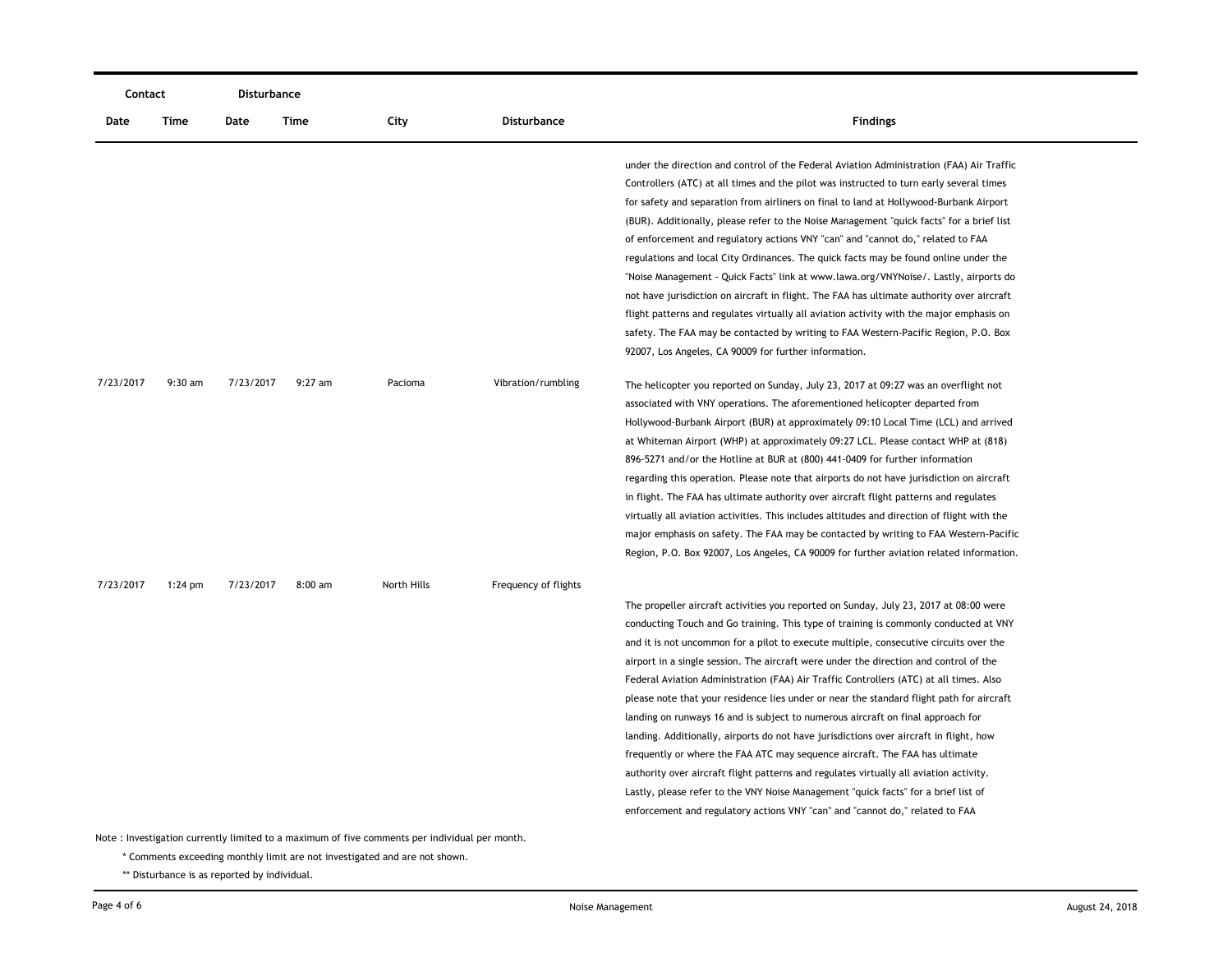| Contact   |            | Disturbance |            |             |                          |                                                                                                                                                                         |
|-----------|------------|-------------|------------|-------------|--------------------------|-------------------------------------------------------------------------------------------------------------------------------------------------------------------------|
| Date      | Time       | Date        | Time       | City        | <b>Disturbance</b>       | <b>Findings</b>                                                                                                                                                         |
|           |            |             |            |             |                          | regulations and local City Ordinances. The quick facts may be found online under the<br>"Noise Management - Quick Facts" link at www.lawa.org/VNYNoise/. Please contact |
|           |            |             |            |             |                          | the FAA by writing to FAA Western-Pacific Region, P.O. Box 92007, Los Angeles, CA                                                                                       |
|           |            |             |            |             |                          | 90009 for further information regarding aviation matters.                                                                                                               |
| 7/23/2017 | 7:22 pm    | 7/23/2017   | $6:48$ am  | Van Nuys    | Late night/early morning | The aircraft noise you reported on Friday, July 23, 2017 at 06:48 was associated with a                                                                                 |
|           |            |             |            |             |                          | Global 6000 (GL6T) departure from Van Nuys Airport (VNY). The departure was                                                                                             |
|           |            |             |            |             |                          | conducted under the control and direction of Federal Aviation Administration (FAA) Air                                                                                  |
|           |            |             |            |             |                          | Traffic Controllers (ATC). The departure was consistent with normal VNY departure                                                                                       |
|           |            |             |            |             |                          | operations. Additionally, please refer to the Noise Management "quick facts" for a brief                                                                                |
|           |            |             |            |             |                          | list of enforcement and regulatory actions VNY "can" and "cannot do" related to FAA                                                                                     |
|           |            |             |            |             |                          | regulations and local City Ordinances. The quick facts may be found online under the                                                                                    |
|           |            |             |            |             |                          | "Noise Management - Quick Facts" link at www.lawa.org/VNYNoise/. Please note that                                                                                       |
|           |            |             |            |             |                          | airports do not have jurisdiction on aircraft in flight. The FAA has ultimate authority                                                                                 |
|           |            |             |            |             |                          | over aircraft flight patterns and regulates virtually all aviation activities. This includes                                                                            |
|           |            |             |            |             |                          | altitudes and direction of flight with the major emphasis on safety. Please contact the                                                                                 |
|           |            |             |            |             |                          | FAA by writing to FAA Western-Pacific Region, P.O. Box 92007, Los Angeles, CA 90009                                                                                     |
|           |            |             |            |             |                          | for further information.                                                                                                                                                |
| 7/24/2017 | $5:54$ pm  | 7/24/2017   | $6:52$ am  | Van Nuys    | Late night/early morning | The jet aircraft departure that you referenced on Monday, July 24, 2017 at 06:52 was                                                                                    |
|           |            |             |            |             |                          | consistent with normal VNY departure operations and complied with all City of Los                                                                                       |
|           |            |             |            |             |                          | Angeles and Federal rules and regulations.                                                                                                                              |
| 7/26/2017 | 12:32 pm   | 7/25/2017   | $2:43$ am  | Lake Balboa | Late night/early morning | The aircraft that you reported on Tuesday, July 25, 2017 at 02:43 was conducting a                                                                                      |
|           |            |             |            |             |                          | Medevac Operation (Lifeguard-Life Saving Operation). This departure was under the                                                                                       |
|           |            |             |            |             |                          | direction and control of the Federal Aviation Administration (FAA) SoCal Air Traffic                                                                                    |
|           |            |             |            |             |                          | Controllers (ATC). This flight operation complied with all City of Los Angeles and Federal                                                                              |
|           |            |             |            |             |                          | regulations/laws and was consistent with normal VNY departure operations.                                                                                               |
| 7/28/2017 | $10:54$ am | 7/27/2017   | $12:11$ am | North Hills | Unusually loud           | The jet aircraft arrival that you referenced on Thursday, July 27, 2017 at 00:10 was                                                                                    |
|           |            |             |            |             |                          | consistent with normal VNY arrival operations and complied with all City of Los Angeles                                                                                 |
|           |            |             |            |             |                          | and Federal rules and regulations.                                                                                                                                      |
| 7/28/2017 | $10:56$ am | 7/28/2017   | 12:31 am   | North Hills | Unusually loud           | The jet aircraft arrival that you reported on Friday, July 28, 2017 at 00:31 was a                                                                                      |
|           |            |             |            |             |                          | Gulfstream G-IVSP that complied with all City of Los Angeles and Federal rules and                                                                                      |
|           |            |             |            |             |                          | regulations and was consistent with normal VNY arrival operations.                                                                                                      |

\* Comments exceeding monthly limit are not investigated and are not shown.